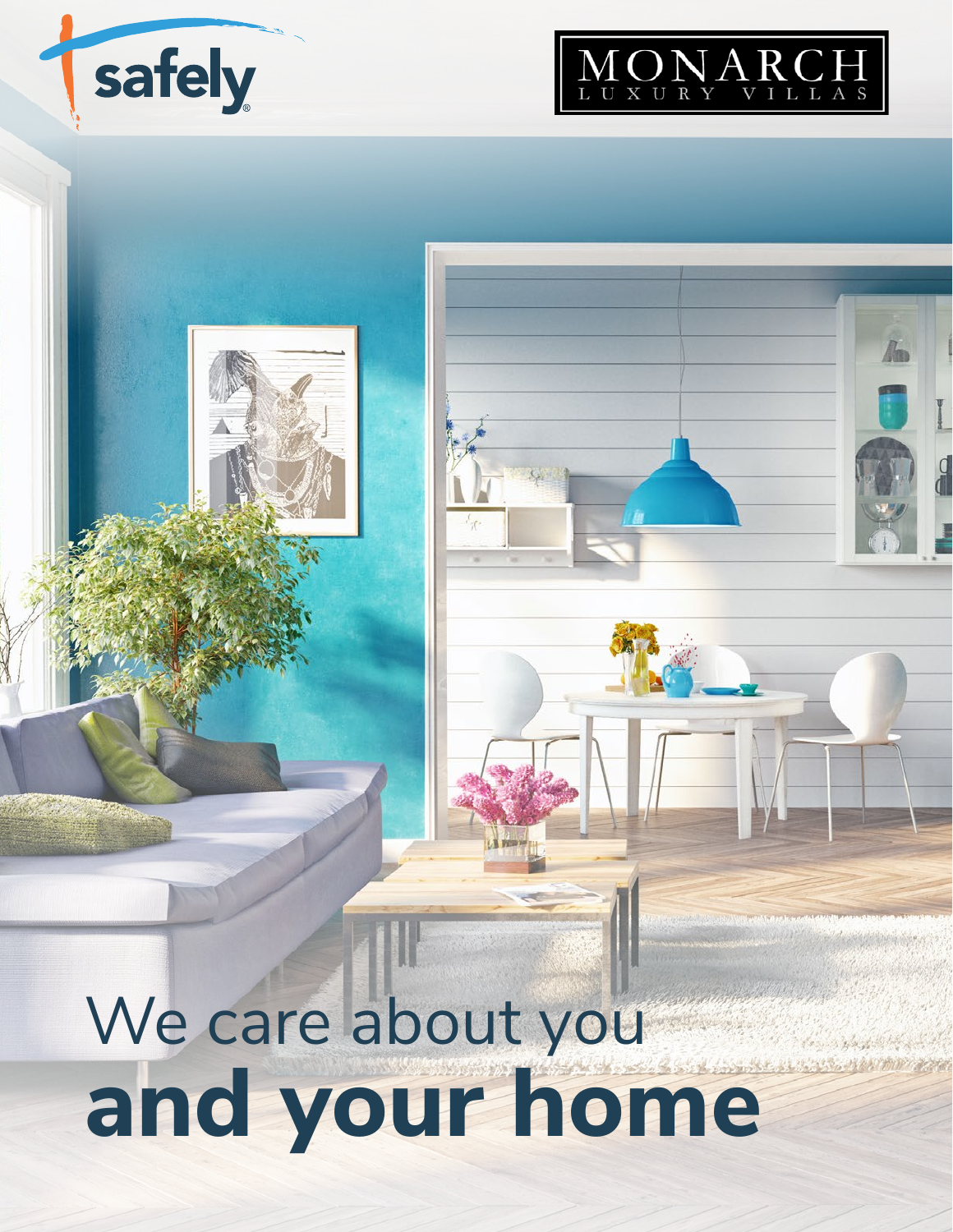## **\$1,000,000**

of liability coverage for bodily injury and damage to your home

### **\$10,000** of contents coverage

## **Primary Coverage**

so we are your first line of protection

### **Commercial Insurance**

is active when you have paying guests in your home

#### **Example claims**



**Missing kayak**  \$350



**Broken glass, stained carpets**

\$356



**Wild party** \$13,811



**Fireworks launched from a dock**

\$12,112



**Broken coffee table** \$679



**Broken back** \$100,000

**Not covered:** weather, force majeure, normal wear and tear, uninsured periods, and loss that cannot be tied to an insured rental

Safely's insurance is underwritten by Voyager Indemnity Insurance Company, rated "A" by A.M. Best. Coverage and exclusions shown above are examples of coverage and not intended to represent all coverages and exclusions. See policy for complete details.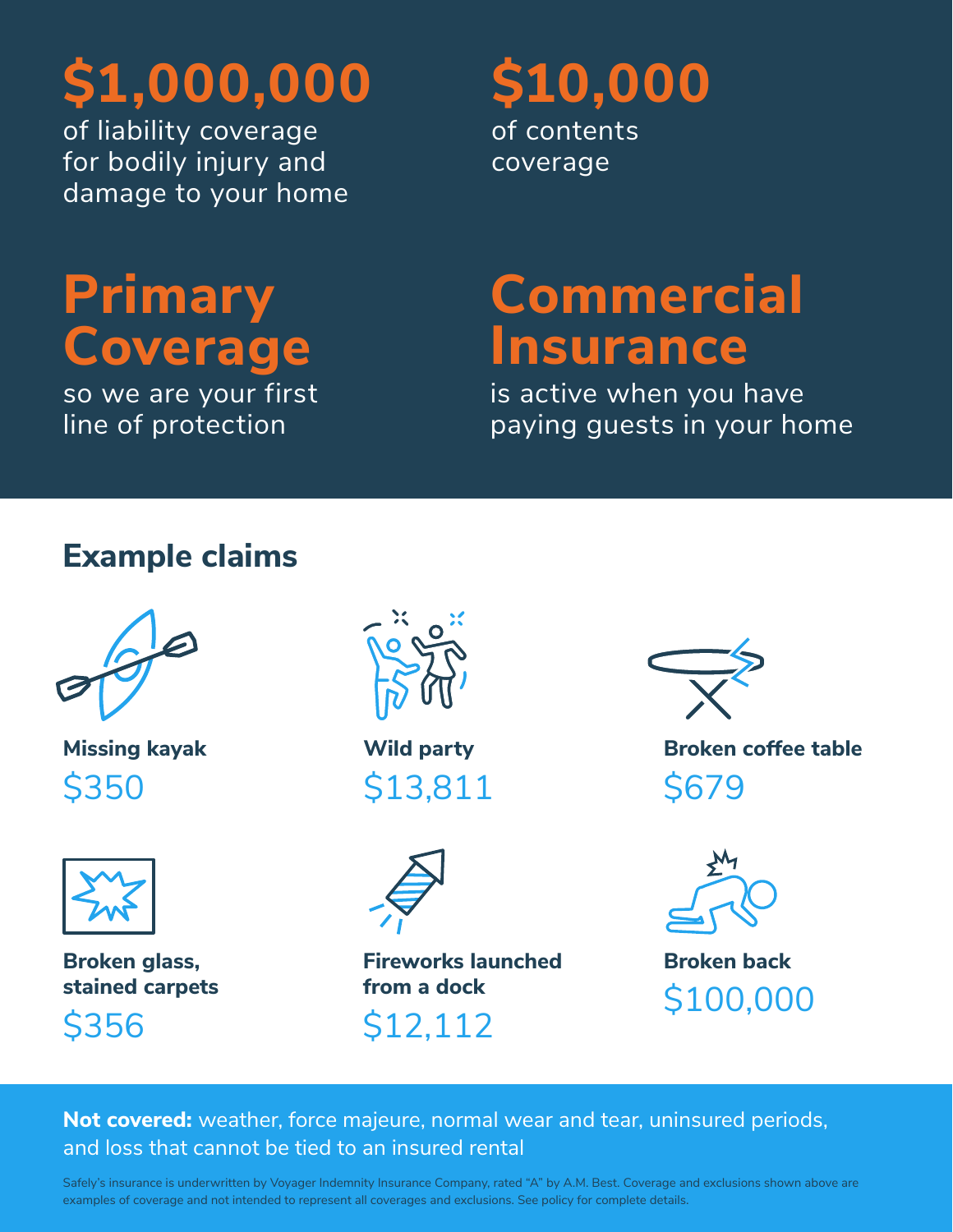### **The industry's most rigorous and comprehensive guest verification**

#### **We check for the most destructive guests and worst criminals.**

Safely's process is compliant with the Fair Credit Reporting Act (FCRA).

| safely                                                                                                                      | ELY VERIFIED<br><b>Guest Verification Results</b><br>Checked on: Oct 27, 2017                                                                                                                                                                                                                                                                                                                                                                                                                                                                                                                                                                                                                                                                                                                                                                                                                                                                                                                                                                                                                                                                                                                                                                                                                                                                                                                                                                                                                                                                                                                                                                                                                                                                                                                                                                                                                                                                                                                                                                                                                                                                   |
|-----------------------------------------------------------------------------------------------------------------------------|-------------------------------------------------------------------------------------------------------------------------------------------------------------------------------------------------------------------------------------------------------------------------------------------------------------------------------------------------------------------------------------------------------------------------------------------------------------------------------------------------------------------------------------------------------------------------------------------------------------------------------------------------------------------------------------------------------------------------------------------------------------------------------------------------------------------------------------------------------------------------------------------------------------------------------------------------------------------------------------------------------------------------------------------------------------------------------------------------------------------------------------------------------------------------------------------------------------------------------------------------------------------------------------------------------------------------------------------------------------------------------------------------------------------------------------------------------------------------------------------------------------------------------------------------------------------------------------------------------------------------------------------------------------------------------------------------------------------------------------------------------------------------------------------------------------------------------------------------------------------------------------------------------------------------------------------------------------------------------------------------------------------------------------------------------------------------------------------------------------------------------------------------|
| Lu Huiyin<br>2841 SW 13th St, Apt A302<br>Galnesville, FL 32608                                                             | Produced for: Willow Creek Cabin Rentals<br>Reservation information<br>Amival Nov 10, 2017<br>Departure Nov 12, 2017<br>Blue Hoven Creek Cabin<br>593 Cascade Ln, Blue                                                                                                                                                                                                                                                                                                                                                                                                                                                                                                                                                                                                                                                                                                                                                                                                                                                                                                                                                                                                                                                                                                                                                                                                                                                                                                                                                                                                                                                                                                                                                                                                                                                                                                                                                                                                                                                                                                                                                                          |
| <b>Barn</b>                                                                                                                 | Ridge, GA 30513                                                                                                                                                                                                                                                                                                                                                                                                                                                                                                                                                                                                                                                                                                                                                                                                                                                                                                                                                                                                                                                                                                                                                                                                                                                                                                                                                                                                                                                                                                                                                                                                                                                                                                                                                                                                                                                                                                                                                                                                                                                                                                                                 |
| Identity Verification                                                                                                       | <b>Status</b><br>Comments                                                                                                                                                                                                                                                                                                                                                                                                                                                                                                                                                                                                                                                                                                                                                                                                                                                                                                                                                                                                                                                                                                                                                                                                                                                                                                                                                                                                                                                                                                                                                                                                                                                                                                                                                                                                                                                                                                                                                                                                                                                                                                                       |
| Global Sanctions and Watch List                                                                                             | VERIE<br>No action needed<br>Q<br>No action needed                                                                                                                                                                                                                                                                                                                                                                                                                                                                                                                                                                                                                                                                                                                                                                                                                                                                                                                                                                                                                                                                                                                                                                                                                                                                                                                                                                                                                                                                                                                                                                                                                                                                                                                                                                                                                                                                                                                                                                                                                                                                                              |
| U.S Sex Offender List                                                                                                       | No action needed                                                                                                                                                                                                                                                                                                                                                                                                                                                                                                                                                                                                                                                                                                                                                                                                                                                                                                                                                                                                                                                                                                                                                                                                                                                                                                                                                                                                                                                                                                                                                                                                                                                                                                                                                                                                                                                                                                                                                                                                                                                                                                                                |
| U.S Criminal History                                                                                                        | റ<br>No action needed                                                                                                                                                                                                                                                                                                                                                                                                                                                                                                                                                                                                                                                                                                                                                                                                                                                                                                                                                                                                                                                                                                                                                                                                                                                                                                                                                                                                                                                                                                                                                                                                                                                                                                                                                                                                                                                                                                                                                                                                                                                                                                                           |
| Safety Bad Guern List                                                                                                       | No action needed                                                                                                                                                                                                                                                                                                                                                                                                                                                                                                                                                                                                                                                                                                                                                                                                                                                                                                                                                                                                                                                                                                                                                                                                                                                                                                                                                                                                                                                                                                                                                                                                                                                                                                                                                                                                                                                                                                                                                                                                                                                                                                                                |
| Contact <sub>US</sub><br>C SafelyStay, Inc. 2017. All rights reserved.<br>75 5th St NW, Suite 2310<br>Atlanta, GA USA 30308 | ν προκειμή σε αν Greek enterior, αλιτη χειτητα στο νεπεικο σύνος οι ουσε και διασία πεσανα πτιη πελιεπένει σε μποσκατοση.<br>Σε αναφέρεται είναι από του σε σταν παρακτιμού είναι είναι 200,000 διαφέρεσε έχει ο παρακτιμοποιείτ<br>eplands unto street and Louisy tria magars, and a part were divided registered and trialistics and the magazin<br>Global Faust and Cente lists including Operatings Basicinal And Theories in the Handing Branch Common to prec<br>G<br>govern user most bust hard in Josefa Westmins Readman, Mar Hispanin step and a Romang and Ten 4 (use Garrenami<br>Statemen Gallery Testorial Windshire, And Money Cauche and (AM), Whichings and CIA Washings. Surfly's proprieto<br>This is a CONVIDENTIAL REPORT and has been prepared assigningly for the shown hand client. This report does not guarantee the control of the state of the state of the state of the state of the state of the state of the sta<br>i ika di a Universitati Mi, ant una la familia primare exclusive solo anti Mosel lument came. In a report chemo<br>Impactify of hashila mete of the information was to be subject of the contrastency bea only shall be a common<br>accords y cruative. Resp. Or use to creative the parameter with confessiones, the cost you, a ct west-resp segme your pros-<br>records: information generated as a restal of Maxim that is scalarly entities of criminal equity m<br>shoots. mpo-man, givestive die neuer in networp inter, entwickly entwickle up Groupsk economy floor de verbouw<br>The containers who is the subject of the report Adollariably, SafetyStay for makes on recommendation as to inte<br>lle gobowthe, who will be dependence of the property partylenty on manne our music regulators as a search resolver to are a<br>all countries, by acceptance of this report, by client would full exportably for any top of advant<br>ilhumliano, ur zkveplane (u usta sadau sta vegu mičajna har relayvitavara ne za rete vi zamninem pr. mit, rans<br>Safelydaty to: 75 NW (th) Si, Safe 2130, Aliatia (14 30208, Plette email obscrepegizatelyttay obes if you have<br>$-15$ |